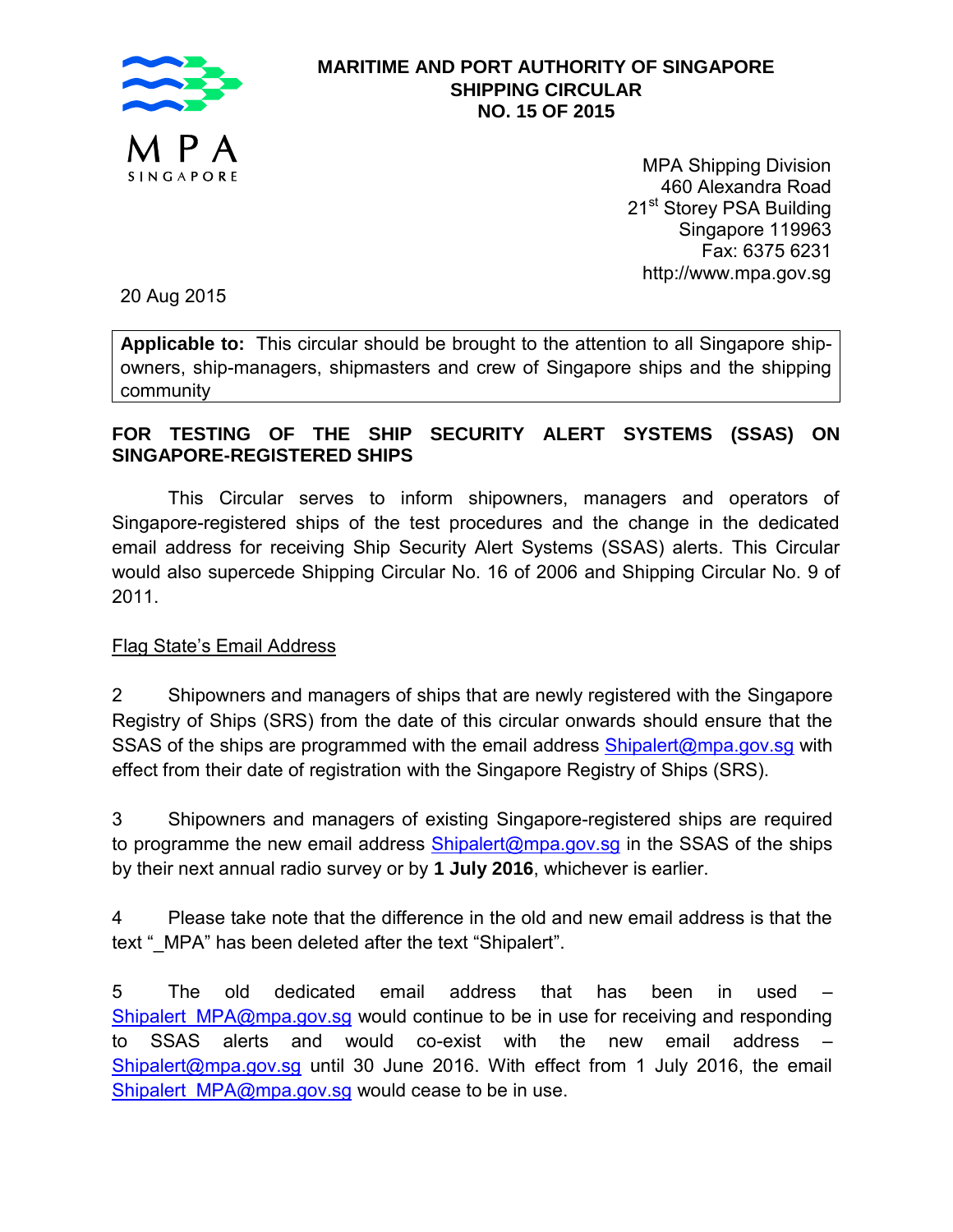#### Mandatory Annual Testing

6 We would like to once again bring the attention of shipowners, managers and operators of Singapore-registered ships to IMO circulars, MSC.1/Circ. 1190 (Annex A) and MSC/Circ.1155 (Annex B), which provide additional guidance on specific aspects of the measures to enhance maritime security. Annex A guidance to the provision of information for identifying ships when transmitting ship security alerts and Annex B guidance relates to message priority and the testing of SSAS.

7 Shipowners and managers are advised to ensure that the SSA equipment on board their ships is configured to be capable of delivering the information in para 8(b). This is to enable the recipient of the SSA to clearly identify the ship which transmitted the alert. The testing of the SSA equipment on their ships is to be carried out when there is a transfer of flag.

8 The following are guidelines on the correct procedure for testing of SSAS for Singapore-registered ships:

- a) The procedures for testing the SSAS should be in accordance with MSC/Circ.1155. The frequency of SSAS alert testing involving MPA should not exceed more than once a year and should coincide with the annual safety radio survey.
- b) Your attention is also drawn to IMO circular, MSC.1/Circ. 1190 (para 3 of Annex A) which provides guidance on the provision of information for identifying ships when transmitting SSAS alert messages:
	- **.1. Name of ship;**
	- **.2. IMO Ship identification number;**
	- **.3. Call Sign;**
	- **.4. Maritime Mobile Service Identity;**
	- **.5.Global Navigation Satellite System (GNSS) position (latitude and longitude) of the ship; and**
	- **.6. Date and time of the GNSS position.**
- c) As stated in paragraph 4 of Part II of the Annex of MSC/Circ.1155, companies and ships are to ensure that when testing the SSAS with the flag state, they should notify the flag state - not more than 2 days in advance and not less than 4 hours prior to the test - by sending a pre-test notification email to [Shipalert@mpa.gov.sg.](mailto:Shipalert@mpa.gov.sg) This is to enable effective tracking of notifications and to ensure that the system does not inadvertently lead to unintended emergency response actions.
- d) In the event of a test, the SSAS alert test message should be configured to have the word "TEST" either in the message or in the subject heading. This is to ensure that the testing of the SSAS does not inadvertently lead to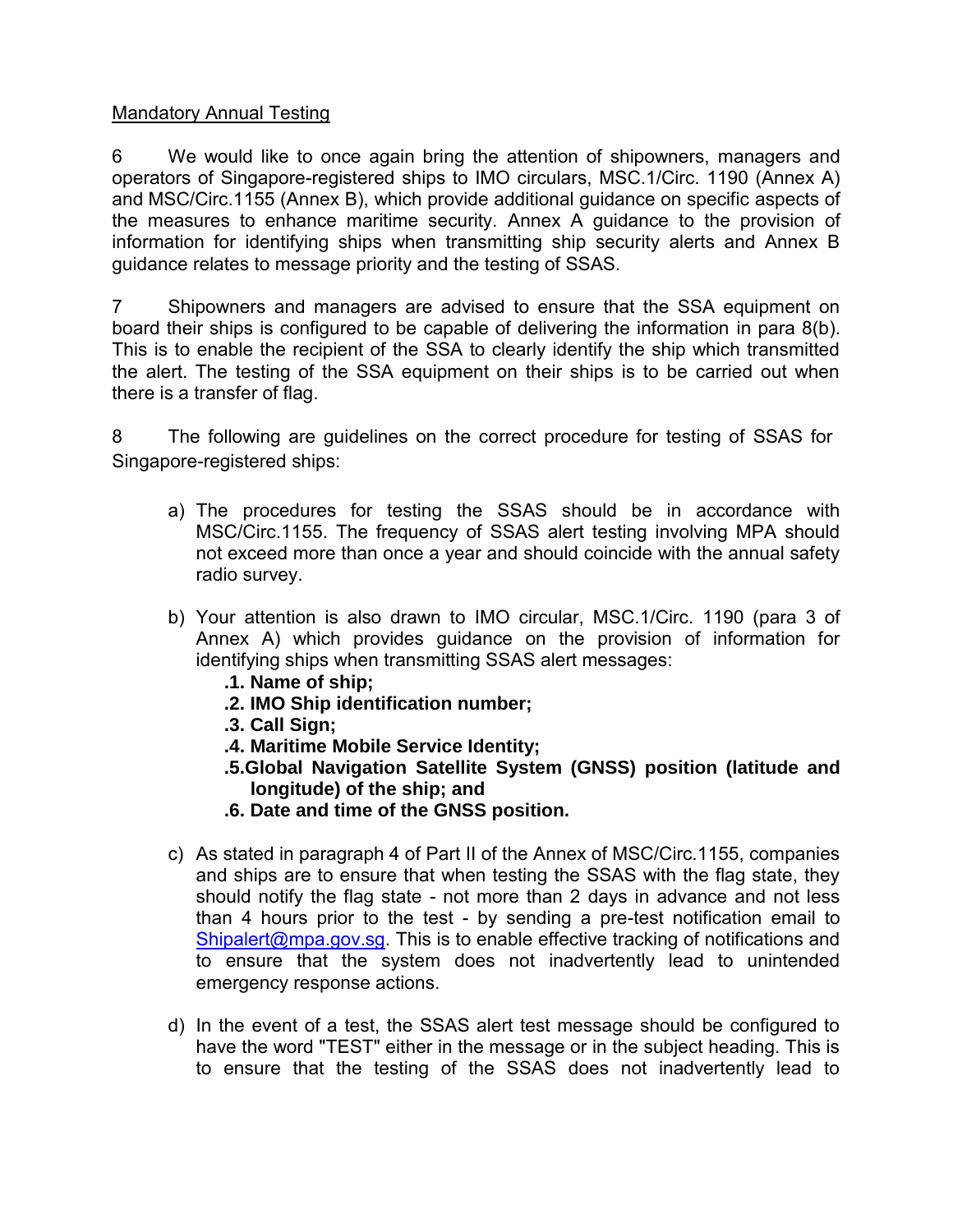unintended emergency response actions. The alert message is to be configured back to the original wordings after the test is completed.

- e) In instances where the SSAS equipment is verified to be faulty and continue to transmit repeated false alerts, the designated CSO shall notify flag state via email to [Shipalert@mpa.gov.sg](mailto:Shipalert@mpa.gov.sg) and make relevant arrangements with shore maintenance staff to rectify the technical fault as soon as practically possible. The CSO is also obligated to notify the flag state when the SSAS equipment has been restored to normal operation via the same email address above.
- f) Shipowners, managers and operators shall ensure that internal corresponding emails should not be forwarded or cc-listed to Shipalert@mpa.gov.sg. This designated email [\(Shipalert@mpa.gov.sg\)](mailto:Shipalert@mpa.gov.sg) shall only be receiving pre-test alert notifications and SSAS activation messages
- 9 Testing of SSAS units are to ensure the following requirements are verified:
	- a) The equipment is fully functional
	- b) The SSAS alert is sent and received by the correct and relevant addresses, including Shipalert@mpa.gov.sg

10 If shipowners, managers and operators would like a response from MPA on the SSAS testing, kindly state within the notification email to **Shipalert@mpa.gov.sg** to request for MPA's response when the SSAS alert test email is received. MPA staff will then contact the CSO of the vessel upon receipt of the alert test email. If MPA receives a second alert on the same day, outside the stipulated test time, we will follow the normal procedure and verify with the ship or the CSO if it is a true alert.

11 It is understood that some service providers relating to the shipboard SSAS are providing reports on vessel location positions and other data on a regular basis to the CSO and companies as an automatic update. It should be noted that MPA need not be included as a recipient for such information.

12 Notwithstanding the above, shipowners, managers and crew of Singapore ships are reminded that in the event a false alert is inadvertently transmitted, expeditious actions should be made to ensure that all concerned parties are made aware that the alert is false and that no emergency actions are initiated. Blatant negligent actions causing false alerts may result in penalties.

13 The direct telephone relating to SSAS test alerts and SSAS activation would be **(65) 6226 5539**. Please note that this number is also dedicated for emergency purposes.

14 Any queries relating to this shipping circular should be directed to the Ship Registry dedicated contact via email: [marine@mpa.gov.sg](mailto:marine@mpa.gov.sg) and tel: (65) 6375 1932.